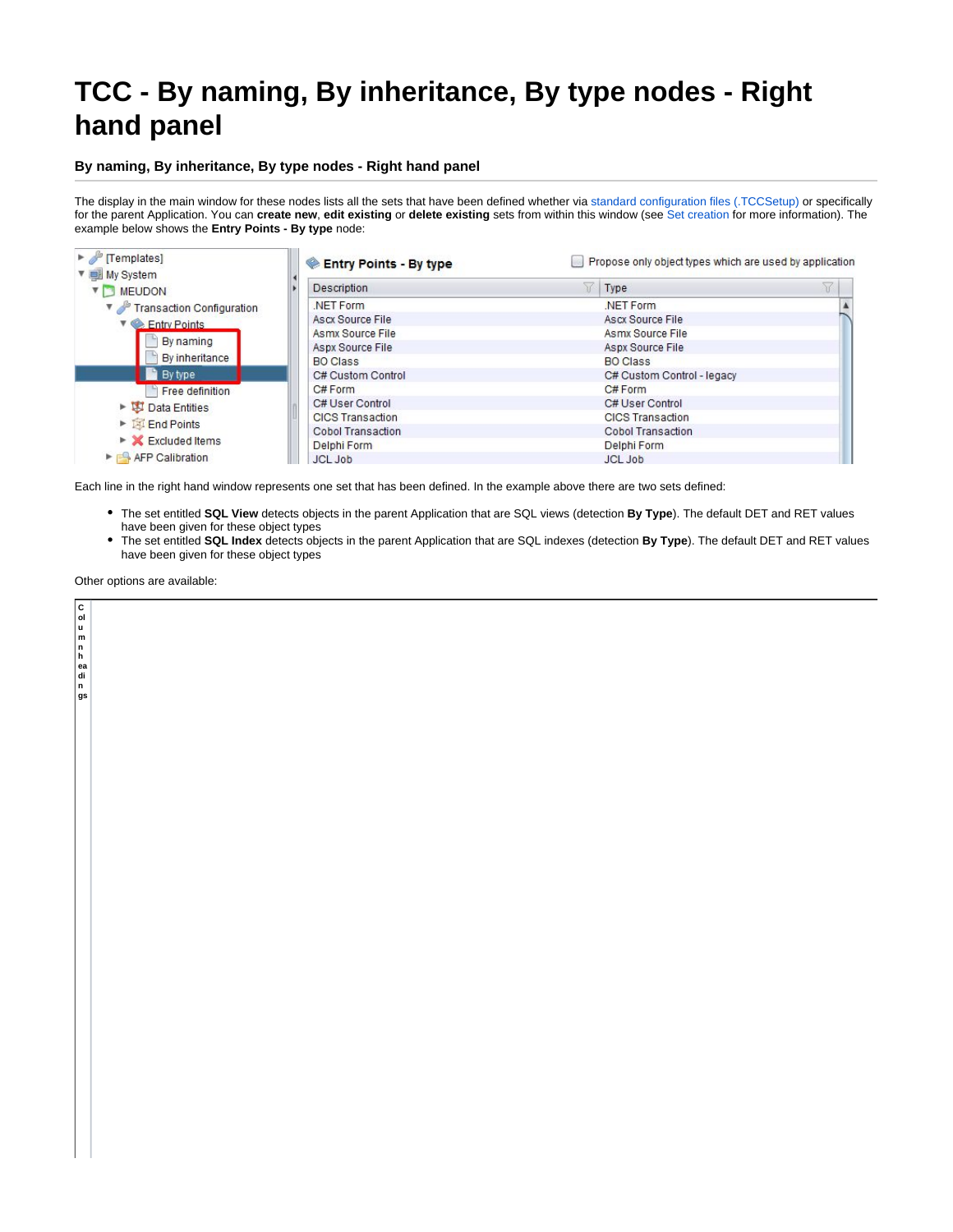| sc<br>rip                                                                           | Displays a description for the set - double click to activate a cell and make changes to your set's description.                                                                                                                                                                                                                                                                                                                                                                                                                                                                                                                                                                                                                                                                                                                                                                                                |                     |                                                         |  |  |  |  |
|-------------------------------------------------------------------------------------|-----------------------------------------------------------------------------------------------------------------------------------------------------------------------------------------------------------------------------------------------------------------------------------------------------------------------------------------------------------------------------------------------------------------------------------------------------------------------------------------------------------------------------------------------------------------------------------------------------------------------------------------------------------------------------------------------------------------------------------------------------------------------------------------------------------------------------------------------------------------------------------------------------------------|---------------------|---------------------------------------------------------|--|--|--|--|
| tion                                                                                |                                                                                                                                                                                                                                                                                                                                                                                                                                                                                                                                                                                                                                                                                                                                                                                                                                                                                                                 |                     |                                                         |  |  |  |  |
| Ty<br>pe                                                                            | Displays a drop down list that lists either all objects that can be saved in the Analysis Service or only those used by the parent Application - depending on the position of the option Show only object types which are used                                                                                                                                                                                                                                                                                                                                                                                                                                                                                                                                                                                                                                                                                  |                     |                                                         |  |  |  |  |
| Na                                                                                  | This list is used when creating a set - see Set creation for more information.<br>Enables you to enter an object naming convention used when creating a set (see Set creation for more information).                                                                                                                                                                                                                                                                                                                                                                                                                                                                                                                                                                                                                                                                                                            |                     |                                                         |  |  |  |  |
| me                                                                                  | Note that when entering search strings here, a simple LIKE comparison is executed to find the matching objects. As such, you can use the following characters as wildcards:                                                                                                                                                                                                                                                                                                                                                                                                                                                                                                                                                                                                                                                                                                                                     |                     |                                                         |  |  |  |  |
|                                                                                     |                                                                                                                                                                                                                                                                                                                                                                                                                                                                                                                                                                                                                                                                                                                                                                                                                                                                                                                 |                     |                                                         |  |  |  |  |
|                                                                                     | * % (percent) - this wildcard will match any string of characters, even empty characters<br>• _ (underscore) - this wildcard will match any single character                                                                                                                                                                                                                                                                                                                                                                                                                                                                                                                                                                                                                                                                                                                                                    |                     |                                                         |  |  |  |  |
|                                                                                     | The wildcard characters % and _ cannot be escaped, therefore you cannot search explicitly for objects that contain these characters in their name. As such, you may find that when using the above wildcards, objects are matc                                                                                                                                                                                                                                                                                                                                                                                                                                                                                                                                                                                                                                                                                  |                     |                                                         |  |  |  |  |
|                                                                                     | the Free definition node where you can use the MATCH option with a Regular Expression to achieve what you need.                                                                                                                                                                                                                                                                                                                                                                                                                                                                                                                                                                                                                                                                                                                                                                                                 |                     |                                                         |  |  |  |  |
|                                                                                     | Not available in the By type node.                                                                                                                                                                                                                                                                                                                                                                                                                                                                                                                                                                                                                                                                                                                                                                                                                                                                              |                     |                                                         |  |  |  |  |
| Ac<br>tiv                                                                           | The Activation heading indicated whether the rule/set is "Active" or "Inactive".                                                                                                                                                                                                                                                                                                                                                                                                                                                                                                                                                                                                                                                                                                                                                                                                                                |                     |                                                         |  |  |  |  |
| ati<br>on                                                                           | Special considerations:                                                                                                                                                                                                                                                                                                                                                                                                                                                                                                                                                                                                                                                                                                                                                                                                                                                                                         |                     |                                                         |  |  |  |  |
|                                                                                     | . When the Function Point computation is executed (either in the CAST Transaction Configuration Center using the Compute option or during snapshot computation), only active configuration rules are taken into account (the i<br>. Exception: Data Entities > Built-in parameters and Free Definitions > Generic Sets will always be considered as active (they do not have the "Activation" attribute).<br>* The default value when a configuration rule is added automatically from a configuration file will be "Active"<br>* The default value when a configuration rule is manually created by the user will be "Active"<br>. The user will be able to change the Activation status of a configuration rule by selecting the status in the Activation column and toggling between Active and Inactive.<br>. "Generate sets" and "Generate all sets" actions will ignore the inactive configuration rules. |                     |                                                         |  |  |  |  |
|                                                                                     | See Working with standard configuration files (.TCCSetup).                                                                                                                                                                                                                                                                                                                                                                                                                                                                                                                                                                                                                                                                                                                                                                                                                                                      |                     |                                                         |  |  |  |  |
| Up<br>da                                                                            | When a new package version is available, it will be automatically loaded. When this process is finished, the CAST Transaction Configuration Center will flag those configuration rules that are new or updated, regarding the<br>NOTE: The "Updated" column will only be relevant for standard configuration rules. The user-defined rules (those with "custom" package) will never be flagged as updated.                                                                                                                                                                                                                                                                                                                                                                                                                                                                                                      |                     |                                                         |  |  |  |  |
| ted                                                                                 |                                                                                                                                                                                                                                                                                                                                                                                                                                                                                                                                                                                                                                                                                                                                                                                                                                                                                                                 |                     |                                                         |  |  |  |  |
|                                                                                     | For example, let us consider a package P with an initial version 1.0, which defines 3 rules: A, B, C.                                                                                                                                                                                                                                                                                                                                                                                                                                                                                                                                                                                                                                                                                                                                                                                                           |                     |                                                         |  |  |  |  |
|                                                                                     | package="P"; version="1.0"Rule ARule BRule C                                                                                                                                                                                                                                                                                                                                                                                                                                                                                                                                                                                                                                                                                                                                                                                                                                                                    |                     |                                                         |  |  |  |  |
|                                                                                     | The first time this package is loaded, all rules will be considered as "new", and therefore they will all be flagged as UPDATED:                                                                                                                                                                                                                                                                                                                                                                                                                                                                                                                                                                                                                                                                                                                                                                                |                     |                                                         |  |  |  |  |
|                                                                                     |                                                                                                                                                                                                                                                                                                                                                                                                                                                                                                                                                                                                                                                                                                                                                                                                                                                                                                                 |                     |                                                         |  |  |  |  |
|                                                                                     | Rule<br>Updated Package<br>Yes<br>P                                                                                                                                                                                                                                                                                                                                                                                                                                                                                                                                                                                                                                                                                                                                                                                                                                                                             |                     |                                                         |  |  |  |  |
|                                                                                     | P<br>в<br>Yes                                                                                                                                                                                                                                                                                                                                                                                                                                                                                                                                                                                                                                                                                                                                                                                                                                                                                                   |                     |                                                         |  |  |  |  |
|                                                                                     | P<br>Yes                                                                                                                                                                                                                                                                                                                                                                                                                                                                                                                                                                                                                                                                                                                                                                                                                                                                                                        |                     |                                                         |  |  |  |  |
|                                                                                     | This flag will remain until the next version package P is delivered. Let us consider that, after some time, a new version of package P (1.1) is delivered, containing 4 rules: A, B, C, D:                                                                                                                                                                                                                                                                                                                                                                                                                                                                                                                                                                                                                                                                                                                      |                     |                                                         |  |  |  |  |
|                                                                                     | package="P"; version="1.1"Rule ARule BRule CRule D                                                                                                                                                                                                                                                                                                                                                                                                                                                                                                                                                                                                                                                                                                                                                                                                                                                              |                     |                                                         |  |  |  |  |
|                                                                                     |                                                                                                                                                                                                                                                                                                                                                                                                                                                                                                                                                                                                                                                                                                                                                                                                                                                                                                                 |                     |                                                         |  |  |  |  |
|                                                                                     | Thus it contains one modified rule (C) and one new rule (D). The next time the CAST Transaction Configuration Center is opened, it will automatically refresh the rules of package P, installing the new version 1.1. When thi                                                                                                                                                                                                                                                                                                                                                                                                                                                                                                                                                                                                                                                                                  |                     |                                                         |  |  |  |  |
|                                                                                     | Rule<br>Updated Package                                                                                                                                                                                                                                                                                                                                                                                                                                                                                                                                                                                                                                                                                                                                                                                                                                                                                         |                     |                                                         |  |  |  |  |
|                                                                                     | P<br><b>No</b>                                                                                                                                                                                                                                                                                                                                                                                                                                                                                                                                                                                                                                                                                                                                                                                                                                                                                                  |                     |                                                         |  |  |  |  |
|                                                                                     | B<br>P<br>No                                                                                                                                                                                                                                                                                                                                                                                                                                                                                                                                                                                                                                                                                                                                                                                                                                                                                                    |                     |                                                         |  |  |  |  |
|                                                                                     |                                                                                                                                                                                                                                                                                                                                                                                                                                                                                                                                                                                                                                                                                                                                                                                                                                                                                                                 |                     |                                                         |  |  |  |  |
|                                                                                     | $\mathbf c$<br>P<br>Yes                                                                                                                                                                                                                                                                                                                                                                                                                                                                                                                                                                                                                                                                                                                                                                                                                                                                                         |                     |                                                         |  |  |  |  |
|                                                                                     | P<br>D<br>Yes                                                                                                                                                                                                                                                                                                                                                                                                                                                                                                                                                                                                                                                                                                                                                                                                                                                                                                   |                     |                                                         |  |  |  |  |
|                                                                                     | See Working with standard configuration files (.TCCSetup).                                                                                                                                                                                                                                                                                                                                                                                                                                                                                                                                                                                                                                                                                                                                                                                                                                                      |                     |                                                         |  |  |  |  |
|                                                                                     | The Package heading identifies the origin of a configuration rule/set, with the special value "custom" for those configuration rules that are user-defined.                                                                                                                                                                                                                                                                                                                                                                                                                                                                                                                                                                                                                                                                                                                                                     |                     |                                                         |  |  |  |  |
| Pa<br>ck<br>age                                                                     | Special considerations regarding package column:                                                                                                                                                                                                                                                                                                                                                                                                                                                                                                                                                                                                                                                                                                                                                                                                                                                                |                     |                                                         |  |  |  |  |
|                                                                                     | • Package attribute cannot be defined by the user, the configuration rules will take either the value defined in the standard configuration files or the special value "custom" for the user-defined rules                                                                                                                                                                                                                                                                                                                                                                                                                                                                                                                                                                                                                                                                                                      |                     |                                                         |  |  |  |  |
|                                                                                     | . The standard rules (i.e. those coming from the standard configuration files, and therefore with package value different from "custom") cannot be edited, removed or cut; they can only be activated/deactivated.<br>." The standard rules (i.e. those coming from the standard configuration files, and therefore with package value different from "custom") can be copied; but when pasted, the pasted item will get package "custom".                                                                                                                                                                                                                                                                                                                                                                                                                                                                      |                     |                                                         |  |  |  |  |
|                                                                                     | . The custom rules can be fully edited (except for the "package" value, which must always be "custom").<br>. All Configuration rules will have the "package" attribute, except for the elements inside Data Entities > Built-in parameters (these items are special and are handled differently from the rest)                                                                                                                                                                                                                                                                                                                                                                                                                                                                                                                                                                                                  |                     |                                                         |  |  |  |  |
|                                                                                     | See Working with standard configuration files (.TCCSetup).                                                                                                                                                                                                                                                                                                                                                                                                                                                                                                                                                                                                                                                                                                                                                                                                                                                      |                     |                                                         |  |  |  |  |
|                                                                                     | Only available in the free definition, by naming, by inheritance and by type sub-nodes of the Excluded Items node.                                                                                                                                                                                                                                                                                                                                                                                                                                                                                                                                                                                                                                                                                                                                                                                              |                     |                                                         |  |  |  |  |
|                                                                                     | This option enables you to designate any objects in the excluded set as "technical objects" in the next snapshot. To designate the objects in the set as "technical" from the next snapshot, set the option to YES (by default                                                                                                                                                                                                                                                                                                                                                                                                                                                                                                                                                                                                                                                                                  |                     |                                                         |  |  |  |  |
|                                                                                     |                                                                                                                                                                                                                                                                                                                                                                                                                                                                                                                                                                                                                                                                                                                                                                                                                                                                                                                 |                     |                                                         |  |  |  |  |
|                                                                                     | X Excluded Items - By type                                                                                                                                                                                                                                                                                                                                                                                                                                                                                                                                                                                                                                                                                                                                                                                                                                                                                      |                     | Propose only object types which are used by application |  |  |  |  |
|                                                                                     |                                                                                                                                                                                                                                                                                                                                                                                                                                                                                                                                                                                                                                                                                                                                                                                                                                                                                                                 |                     |                                                         |  |  |  |  |
|                                                                                     | Upd $\forall$<br>Description $\forall$<br>Type<br>Activat V<br>Package<br>V                                                                                                                                                                                                                                                                                                                                                                                                                                                                                                                                                                                                                                                                                                                                                                                                                                     | Y<br>Technical<br>▼ | Y<br>Number of objects                                  |  |  |  |  |
|                                                                                     | (NO<br><b>TEST</b><br>Java Class<br>ACTIVE<br>custom                                                                                                                                                                                                                                                                                                                                                                                                                                                                                                                                                                                                                                                                                                                                                                                                                                                            | <b>YES</b>          | 146                                                     |  |  |  |  |
|                                                                                     | NO.                                                                                                                                                                                                                                                                                                                                                                                                                                                                                                                                                                                                                                                                                                                                                                                                                                                                                                             |                     |                                                         |  |  |  |  |
|                                                                                     |                                                                                                                                                                                                                                                                                                                                                                                                                                                                                                                                                                                                                                                                                                                                                                                                                                                                                                                 |                     |                                                         |  |  |  |  |
|                                                                                     | . NO: When this column is set to NO (default), objects which are Entry Points, Data Entities or End points are excluded i.e. the complete Data Function or Transactional Function that has these objects as entry points, data                                                                                                                                                                                                                                                                                                                                                                                                                                                                                                                                                                                                                                                                                  |                     |                                                         |  |  |  |  |
|                                                                                     | calculations. But if these objects are not entry points, data entities or end points but are part of Transactional Function, then they will have an impact on the status of the Transactional Function when the Automated Enha<br>. YES: When this column is set to YES, objects which may be (but not necessarily) entry points, data entities and end points are considered as "technical objects" and they do not impact the status of Transactional Function                                                                                                                                                                                                                                                                                                                                                                                                                                                |                     |                                                         |  |  |  |  |
|                                                                                     | being used (the default). If the objects are entry points, data entities or end points the complete Data Function or Transactional Function which have these objects as entry points, data entities or end points will not be<br>considered as "technical objects".                                                                                                                                                                                                                                                                                                                                                                                                                                                                                                                                                                                                                                             |                     |                                                         |  |  |  |  |
|                                                                                     | Notes:                                                                                                                                                                                                                                                                                                                                                                                                                                                                                                                                                                                                                                                                                                                                                                                                                                                                                                          |                     |                                                         |  |  |  |  |
|                                                                                     | it is not necessary to use the Recompute checksums and snapshot statuses option when setting the Technical column to YES.                                                                                                                                                                                                                                                                                                                                                                                                                                                                                                                                                                                                                                                                                                                                                                                       |                     |                                                         |  |  |  |  |
|                                                                                     | values for previous snapshots will not be impacted by this option, which is in contrast to excluding objects in the Enhancement node, which is global to all snapshots.                                                                                                                                                                                                                                                                                                                                                                                                                                                                                                                                                                                                                                                                                                                                         |                     |                                                         |  |  |  |  |
|                                                                                     | see also Exclude objects.                                                                                                                                                                                                                                                                                                                                                                                                                                                                                                                                                                                                                                                                                                                                                                                                                                                                                       |                     |                                                         |  |  |  |  |
|                                                                                     | Please see DET, RET, Contribute values for more information about these columns.                                                                                                                                                                                                                                                                                                                                                                                                                                                                                                                                                                                                                                                                                                                                                                                                                                |                     |                                                         |  |  |  |  |
|                                                                                     |                                                                                                                                                                                                                                                                                                                                                                                                                                                                                                                                                                                                                                                                                                                                                                                                                                                                                                                 |                     |                                                         |  |  |  |  |
|                                                                                     |                                                                                                                                                                                                                                                                                                                                                                                                                                                                                                                                                                                                                                                                                                                                                                                                                                                                                                                 |                     |                                                         |  |  |  |  |
|                                                                                     |                                                                                                                                                                                                                                                                                                                                                                                                                                                                                                                                                                                                                                                                                                                                                                                                                                                                                                                 |                     |                                                         |  |  |  |  |
|                                                                                     |                                                                                                                                                                                                                                                                                                                                                                                                                                                                                                                                                                                                                                                                                                                                                                                                                                                                                                                 |                     |                                                         |  |  |  |  |
| Te<br>  ch<br>ni<br>cal<br>DE<br>Т,<br>RE<br>T,<br>co<br>ntr<br>ib<br>ut<br>e<br>Nu | Displays how many objects have been identified by the rule. This column will only update after using the Compute option or generating a snapshot.                                                                                                                                                                                                                                                                                                                                                                                                                                                                                                                                                                                                                                                                                                                                                               |                     |                                                         |  |  |  |  |
| m                                                                                   |                                                                                                                                                                                                                                                                                                                                                                                                                                                                                                                                                                                                                                                                                                                                                                                                                                                                                                                 |                     |                                                         |  |  |  |  |
| be<br>$\mathbf{r}$<br>of                                                            |                                                                                                                                                                                                                                                                                                                                                                                                                                                                                                                                                                                                                                                                                                                                                                                                                                                                                                                 |                     |                                                         |  |  |  |  |
| ob                                                                                  |                                                                                                                                                                                                                                                                                                                                                                                                                                                                                                                                                                                                                                                                                                                                                                                                                                                                                                                 |                     |                                                         |  |  |  |  |
| jec<br>ts                                                                           |                                                                                                                                                                                                                                                                                                                                                                                                                                                                                                                                                                                                                                                                                                                                                                                                                                                                                                                 |                     |                                                         |  |  |  |  |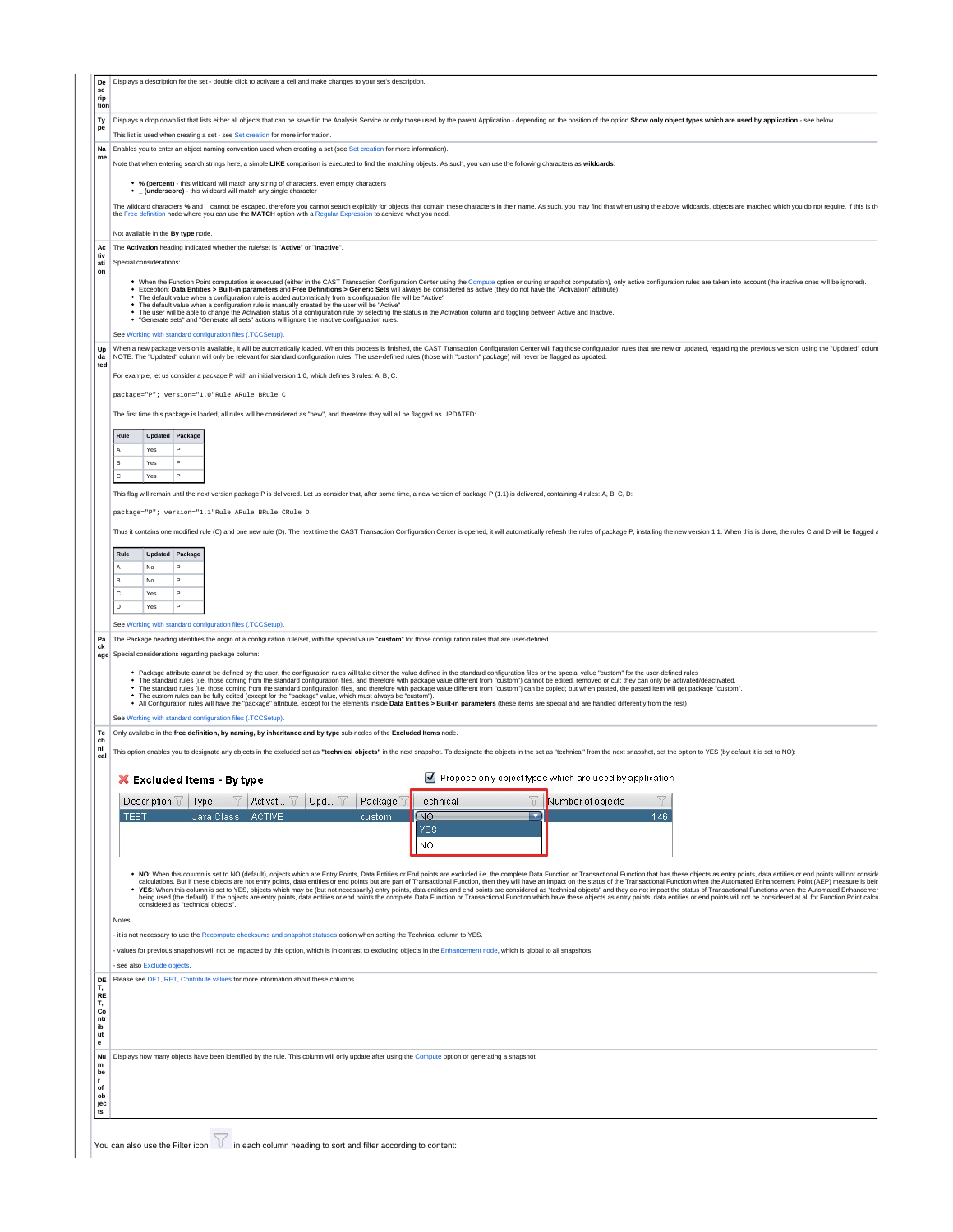| Contains                           |                                                                                                                                   |                                                                                                                                                                                                                                |
|------------------------------------|-----------------------------------------------------------------------------------------------------------------------------------|--------------------------------------------------------------------------------------------------------------------------------------------------------------------------------------------------------------------------------|
|                                    |                                                                                                                                   |                                                                                                                                                                                                                                |
| Case sensitive                     |                                                                                                                                   |                                                                                                                                                                                                                                |
| MEUDON                             |                                                                                                                                   |                                                                                                                                                                                                                                |
|                                    |                                                                                                                                   |                                                                                                                                                                                                                                |
|                                    |                                                                                                                                   |                                                                                                                                                                                                                                |
|                                    | Clear<br>Close                                                                                                                    |                                                                                                                                                                                                                                |
|                                    |                                                                                                                                   |                                                                                                                                                                                                                                |
|                                    | • Choose the filter type in the drop down list<br>• Choose whether the criteria will be applied using case sensitive text or not. |                                                                                                                                                                                                                                |
| • Enter the filter text.           |                                                                                                                                   |                                                                                                                                                                                                                                |
|                                    | Only content that matches the chosen criteria will be displayed.                                                                  |                                                                                                                                                                                                                                |
| <b>Q</b> : New line                | $Ctrl + N$                                                                                                                        |                                                                                                                                                                                                                                |
| of<br>Cut                          | $Ctrl+X$                                                                                                                          |                                                                                                                                                                                                                                |
| 睊<br>Copy                          | $Ctrl + C$                                                                                                                        |                                                                                                                                                                                                                                |
| Paste                              | $CtrI+V$                                                                                                                          |                                                                                                                                                                                                                                |
|                                    |                                                                                                                                   |                                                                                                                                                                                                                                |
| Delete                             | Delete                                                                                                                            |                                                                                                                                                                                                                                |
| Generate set<br>⊙                  |                                                                                                                                   |                                                                                                                                                                                                                                |
| ⊛                                  | Generate all sets                                                                                                                 |                                                                                                                                                                                                                                |
|                                    |                                                                                                                                   |                                                                                                                                                                                                                                |
|                                    | The shortcut menu can be displayed by right clicking anywhere in the main window:                                                 |                                                                                                                                                                                                                                |
| New line                           | Use this option to create a new set (see Set creation). A blank set will be displayed.                                            |                                                                                                                                                                                                                                |
| Cut                                | Use this option to cut an existing set to the clipboard.                                                                          |                                                                                                                                                                                                                                |
| Copy                               | Use this option to copy an existing set to the clipboard.                                                                         |                                                                                                                                                                                                                                |
| Paste                              | another.                                                                                                                          | Use this option to paste a set from the clipboard - for example when copying sets from one node to                                                                                                                             |
| Delete                             | Use this option to delete an existing set.                                                                                        |                                                                                                                                                                                                                                |
| Generate set                       | This option will calculate the selected set - see Generate sets for more information.                                             |                                                                                                                                                                                                                                |
| Generate all sets                  |                                                                                                                                   | This option will calculate all the sets in the main window - see Generate sets for more information.                                                                                                                           |
|                                    |                                                                                                                                   | Pr   When selected, this option will hide all objects that are not used by the current Application from the drop down list in the type column (where available). In the example below only Java related objects can be expande |
| V                                  |                                                                                                                                   |                                                                                                                                                                                                                                |
|                                    |                                                                                                                                   | Propose only object types which are used by application                                                                                                                                                                        |
|                                    |                                                                                                                                   | W<br><b>RET</b><br>W                                                                                                                                                                                                           |
|                                    | W<br>DET                                                                                                                          |                                                                                                                                                                                                                                |
| Type                               |                                                                                                                                   |                                                                                                                                                                                                                                |
| Microsoft view                     | $\heartsuit$                                                                                                                      | 3                                                                                                                                                                                                                              |
| ь<br>$\triangleleft$ Java          |                                                                                                                                   | 1                                                                                                                                                                                                                              |
|                                    | Microsoft T-SQL                                                                                                                   |                                                                                                                                                                                                                                |
|                                    | <b>Visual Basic</b>                                                                                                               |                                                                                                                                                                                                                                |
| <b>WEB</b>                         |                                                                                                                                   |                                                                                                                                                                                                                                |
|                                    |                                                                                                                                   |                                                                                                                                                                                                                                |
|                                    |                                                                                                                                   |                                                                                                                                                                                                                                |
|                                    |                                                                                                                                   |                                                                                                                                                                                                                                |
|                                    |                                                                                                                                   | When not selected, all possible objects that can be saved in the Analysis Service are listed in the drop down list in the type column.                                                                                         |
| current application can save time. |                                                                                                                                   | This option is particularly useful as it narrows down the choice of object types when you are creating a set. The list of objects that can be stored in the Analysis Service is very long, so restricting the list to only the |

## By Type node - Entry points node

The **By Type** node that is visible under the **Entry point node** (in the [Templates node](https://doc.castsoftware.com/display/DOC83/TCC+-+Templates+node)) will always contain a default list of sets that are defined by CAST: